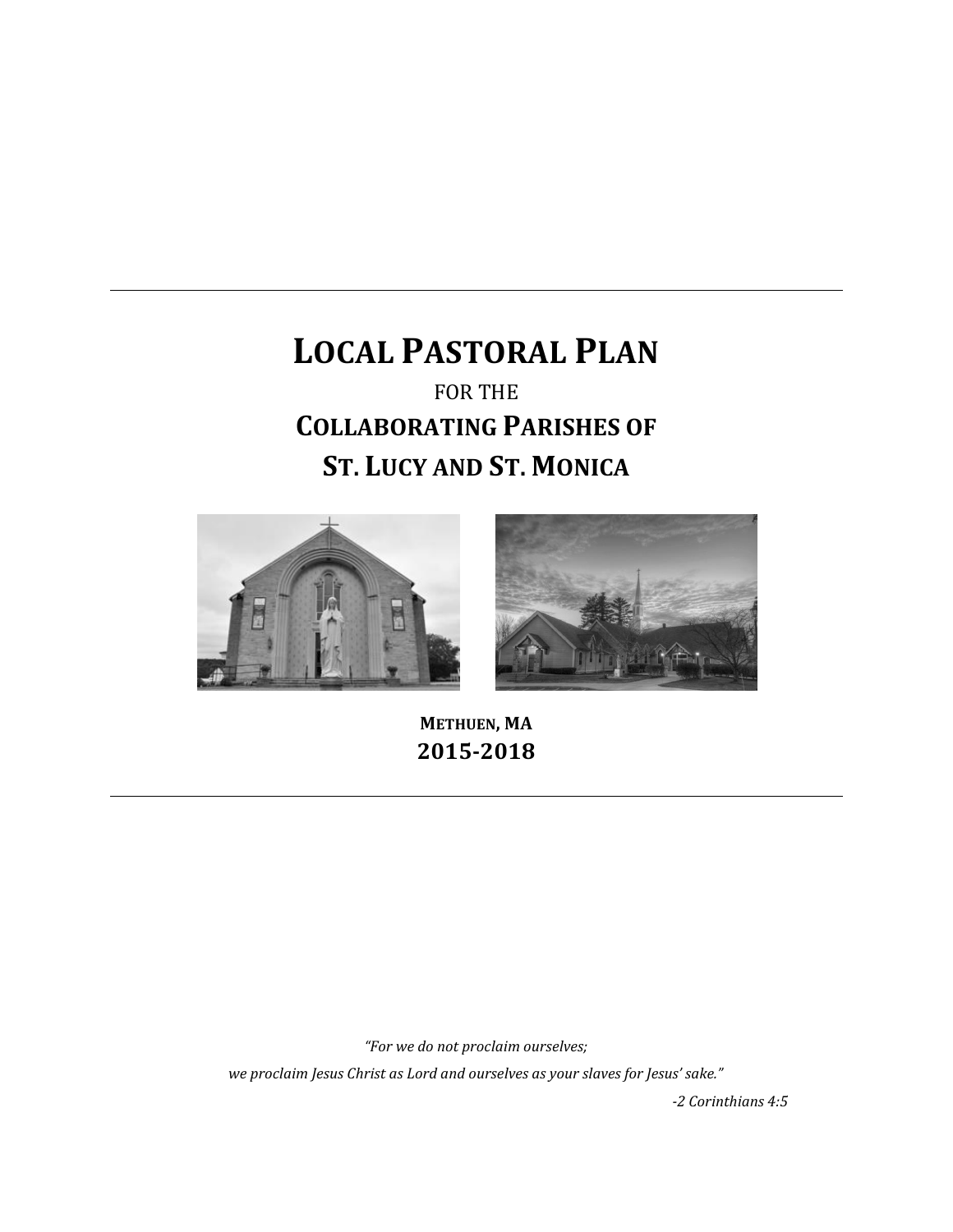## **TABLE OF CONTENTS**

## Part I

## Part II: Tasks and Milestones

|--|--|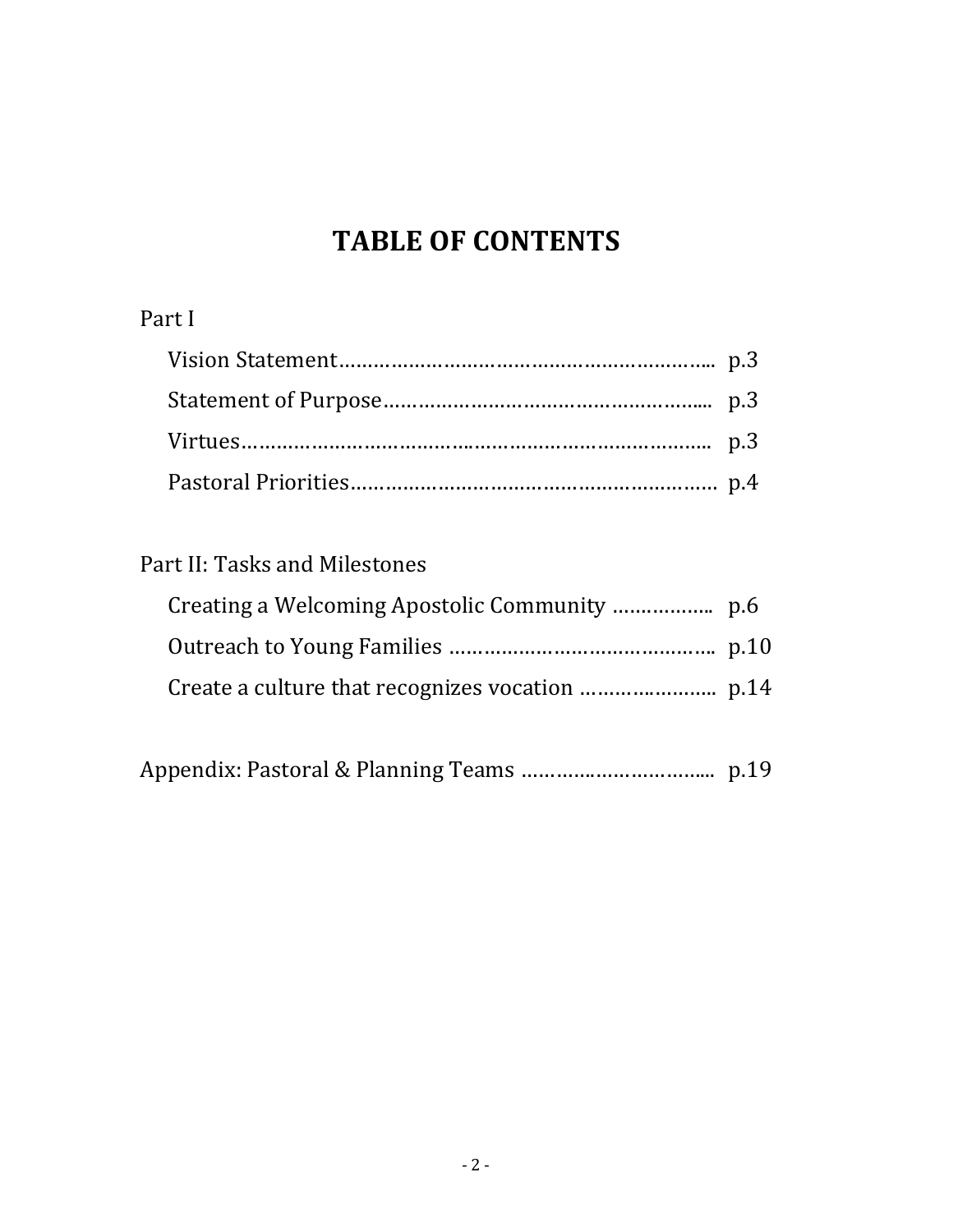# **PART I VISION, PURPOSE, VIRTUES, & PRIORITIES**

## **Vision Statement**

Renew, rebuild, and reach out: disciples in heartfelt communion with Christ.

## **Statement of Purpose**

We exist to celebrate the Eucharist and to share our gifts and resources so that, centered in Christ and ignited by the Holy Spirit, St. Lucy and St. Monica parishes will become vital centers of Christ's truth and love.

## **Virtues**

*Christ-like love* – the perfection of charity; what motivates us as Catholic Christians

- Respecting the dignity of each person by being welcoming (hospitable) to all
- $\triangle$  Placing oneself in another's situation by showing compassion
- $\triangle$  Being patient and non-judgmental by trying to understand the person's intention and motivation

*Piety* – acknowledging that the Christian life, including parish life, flows from Christ in the Eucharist

- $\div$  Celebrating uplifting liturgies with joyous music and meaningful homilies
- $\triangleleft$  Creating small, Christ-centered share, study, and prayer groups

*Stewardship* – the responsibility one has for the people, resources, duties, and mission of our parishes

- $\triangle$  Committing to know people's names and taking the time to cultivate relationships among members of our parishes
- Caring for parish resources
- $\div$  Being aware of mission and able to articulate that mission within the context of each person's particular area of responsibility

*Unity & openness* – by being clear and transparent with one another so that we may maintain unity

- $\triangle$  Communicating openly in a clear and timely manner
- $\triangle$  Inviting everyone to speak openly, to trust that their opinions will be valued, and that parish leadership will be honest with them in all communications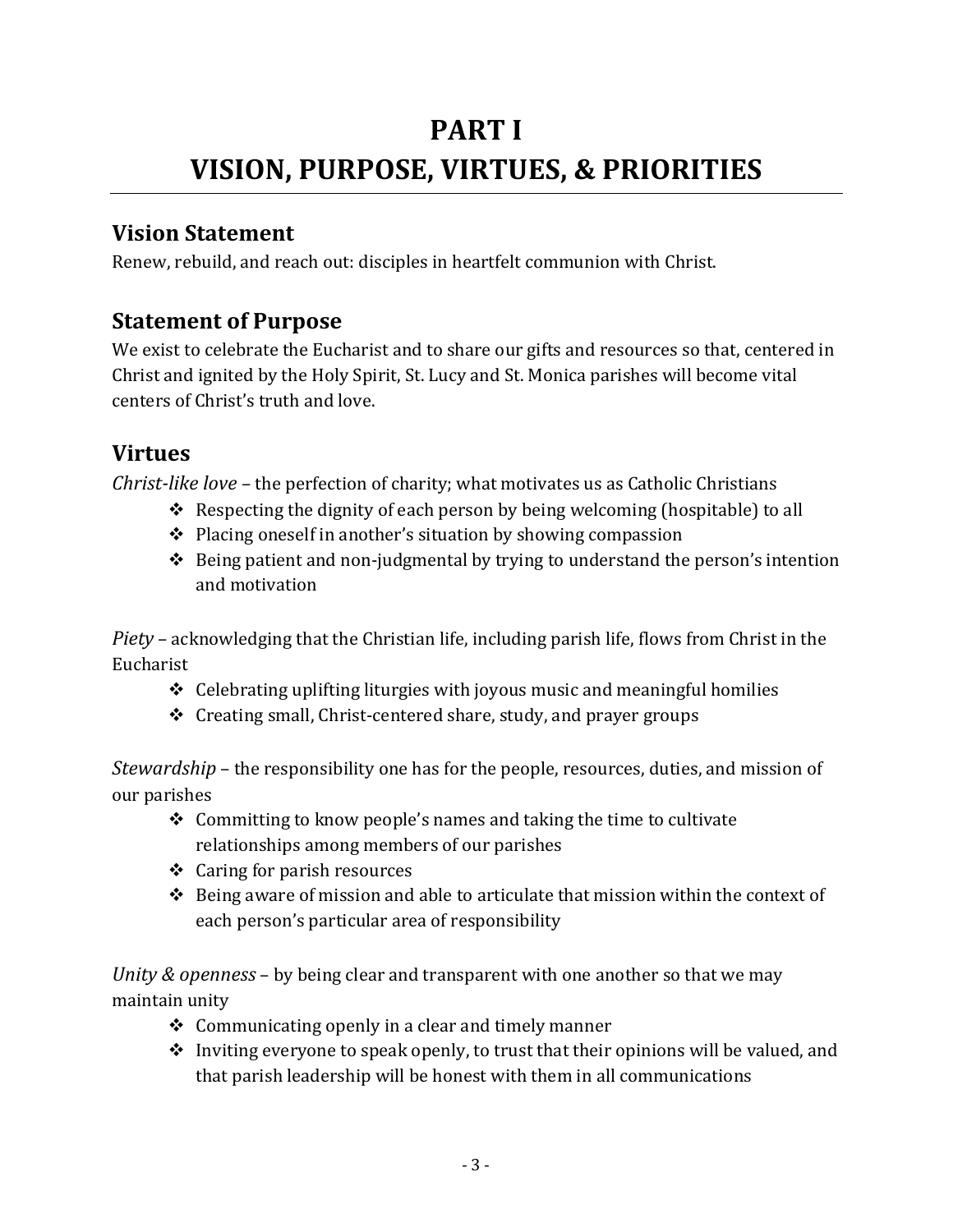*Zeal* – a fervent commitment to proclaim the Gospel

- $\div$  Having a great love for the poor and marginalized
- $\div$  Having total devotion to all of the teachings of the Church
- Becoming models of Christ's love through our apostolate to the poor
- $\triangle$  Encouraging people to deepen their understanding of the faith and to be enthusiastic in bringing out its beauty

## **Pastoral Priorities**

## **Creating a welcoming apostolic community**

#### **Goal**

Have ten to fifteen *new* intentional disciples *who will lead* small groups whose purpose is to promote a culture of encounter—that is, where people encounter Christ and one another—at St. Lucy and St. Monica Parishes by June, 2018.

#### **Goal**

Integrate office staff with evangelizing mission by providing training, structure, and the institution of "best practices" by September, 2017

#### **Goal**

Dedicate a portion of our staff/volunteer time, our money and our facility usage to direct service to the material and spiritual needs of the poor in Methuen by June, 2018.

## **Outreach to young families**

#### **Goal**

Initiate a single outreach/missionary event so that by December, 2018 fifty to one hundred families become willing disciples who are committed to Christ, service of the poor, and community building.

#### **Goal**

Utilize faith formation and school programs to increase Mass attendance so that 3- 5% of our currently enrolled, non-attending families are attending Mass by September, 2017.

#### **Goal**

Implement new programs or shore up current programming to provide three to five opportunities for ongoing spiritual, human, and intellectual formation for *active* families of our parish no later than July, 2018.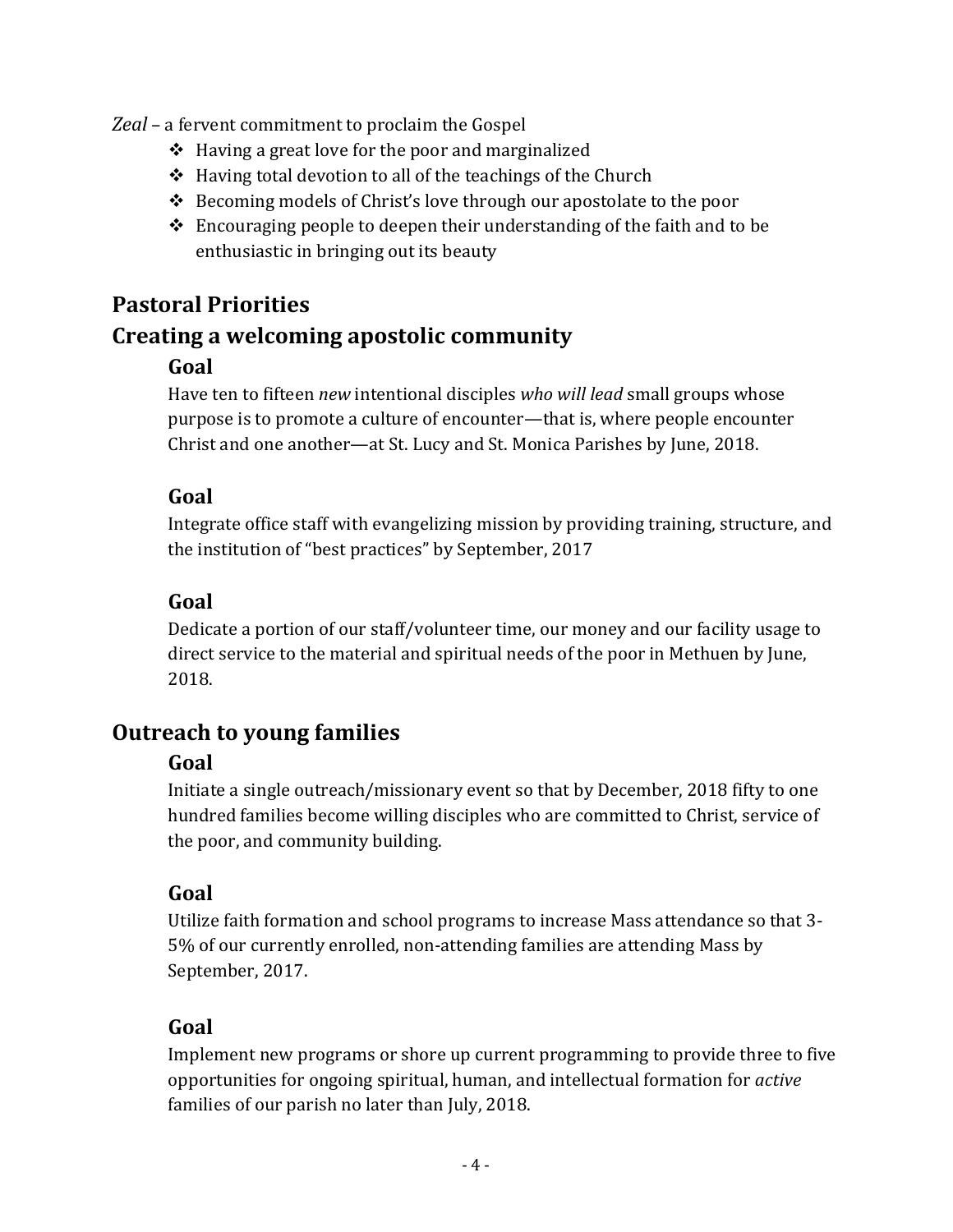Expand our newly formed middle school youth group to include public school/faith formation youth so that it develops into an active and faith-filled high school youth group by June, 2018.

## **Create a culture that recognizes vocation**

#### **Goal**

Increase priestly and religious vocations by establishing a collaborative vocation team of six to ten people by November, 2016.

#### **Goal**

Strengthen the marriages of twelve to fifteen married couples from our collaborative by hosting marriage enrichment programs for them by July, 2016.

#### **Goal**

Form a *Baptism Team* of two to four parishioners for each parish who will be responsible for following up with local families who have had children baptized, so that 10% of our parishes' annual baptisms lead to full, regular participation in the faith by December, 2018.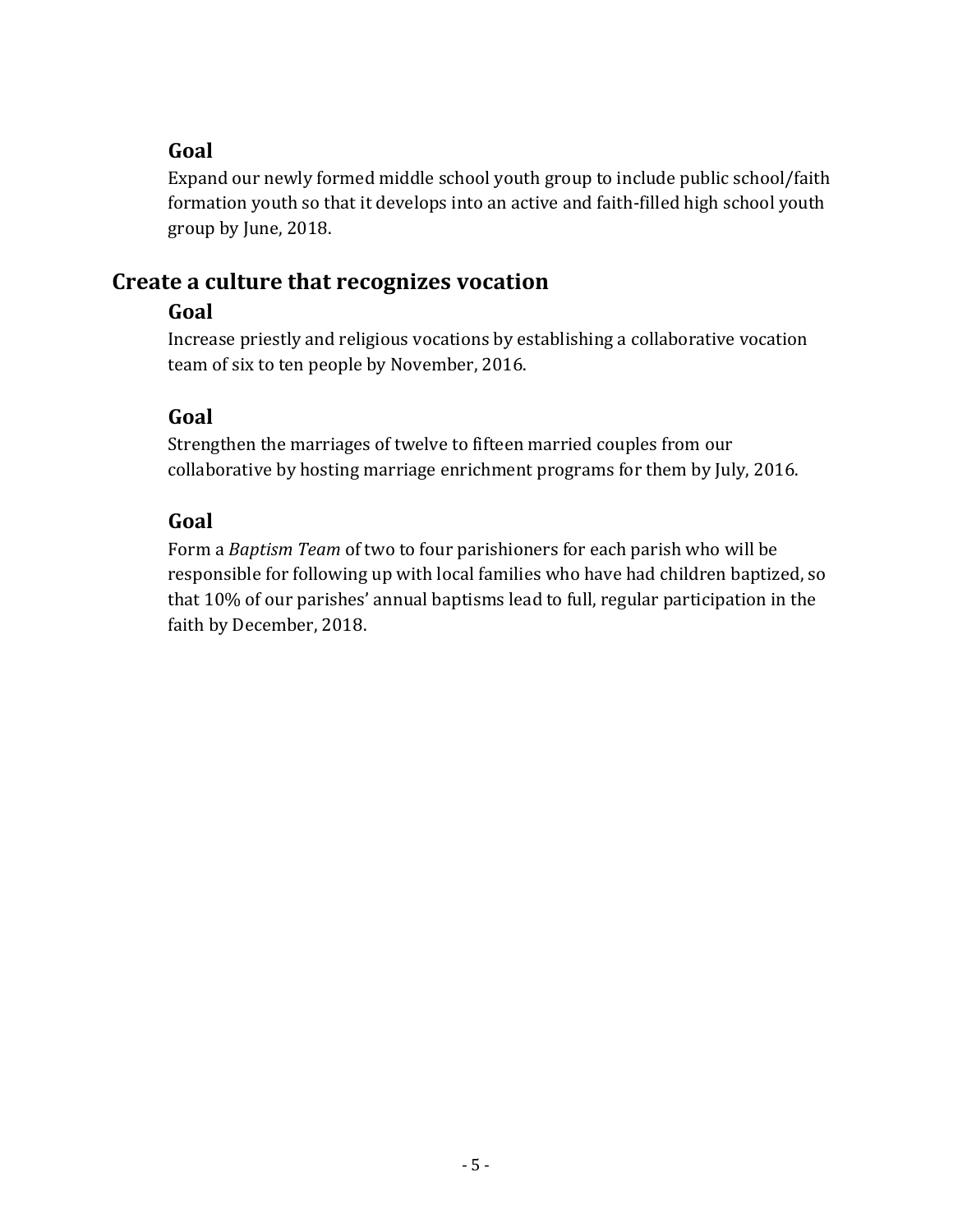# **PART II TASKS AND MILESTONES**

## **Priority: Creating a welcoming apostolic community**

Both St. Lucy and St. Monica Parishes wish to become centers of evangelization in Methuen. As such, we are opening our doors *to invite* others to enter into the life of faith and *to send forth* our parishioners to look for opportunities to draw those with whom they live, work, and play into a personal encounter with Jesus Christ and his Church.

*Hospitality* is a key component of this effort. It is important to note, however, that hospitality is not the job of a few appointed ministers. Such an understanding would permit "the rest of us" to remain comfortable and lead to little sustainable change. If the cultures in our parishes are going to serve the missionary work of the Church, it is important that we end "business as usual."

#### **Goal**

Have ten to fifteen *new* intentional disciples *who will lead* small groups whose purpose is to promote a culture of encounter—that is, where people encounter Christ and one another—at St. Lucy and St. Monica Parishes by June, 2018.

- Prepare Pastoral Team and Office Staff for implementing *Disciples in Mission* and Local Pastoral Plan (LPP) at St. Lucy's and St. Monica's Parishes
	- o The Pastoral Team, Planning Team, and Office Staff will have a day of recollection led by a non-parish priest or religious as preparation for implementing the LPP. The day of recollection should be held no later than September, 2015.
	- $\circ$  The Pastoral Team (or an appropriate sub-committee) will coordinate four to six training session for Office Staff, Ministry Leaders, and Volunteers from September, 2015 through June, 2016 whose goal is to implement LPP.
	- o In particular instruct office staff how to respond to the fruit of the parishwide retreat (scheduled for October 2016, see below). The focus of this training will be professional excellence, prudential judgment, and spiritual wisdom. This training must be completed by June, 2016. Have follow-up in September, 2016.
- $\triangle$  A parish-wide call to prayer, conversion, and action. Over four consecutive Sundays at the end of September through the beginning of October, 2016, the pastor, associates, and deacon will "use" their homilies to call the communities of St. Lucy and St. Monica to retreat. The themes of these retreats will relate to our vision: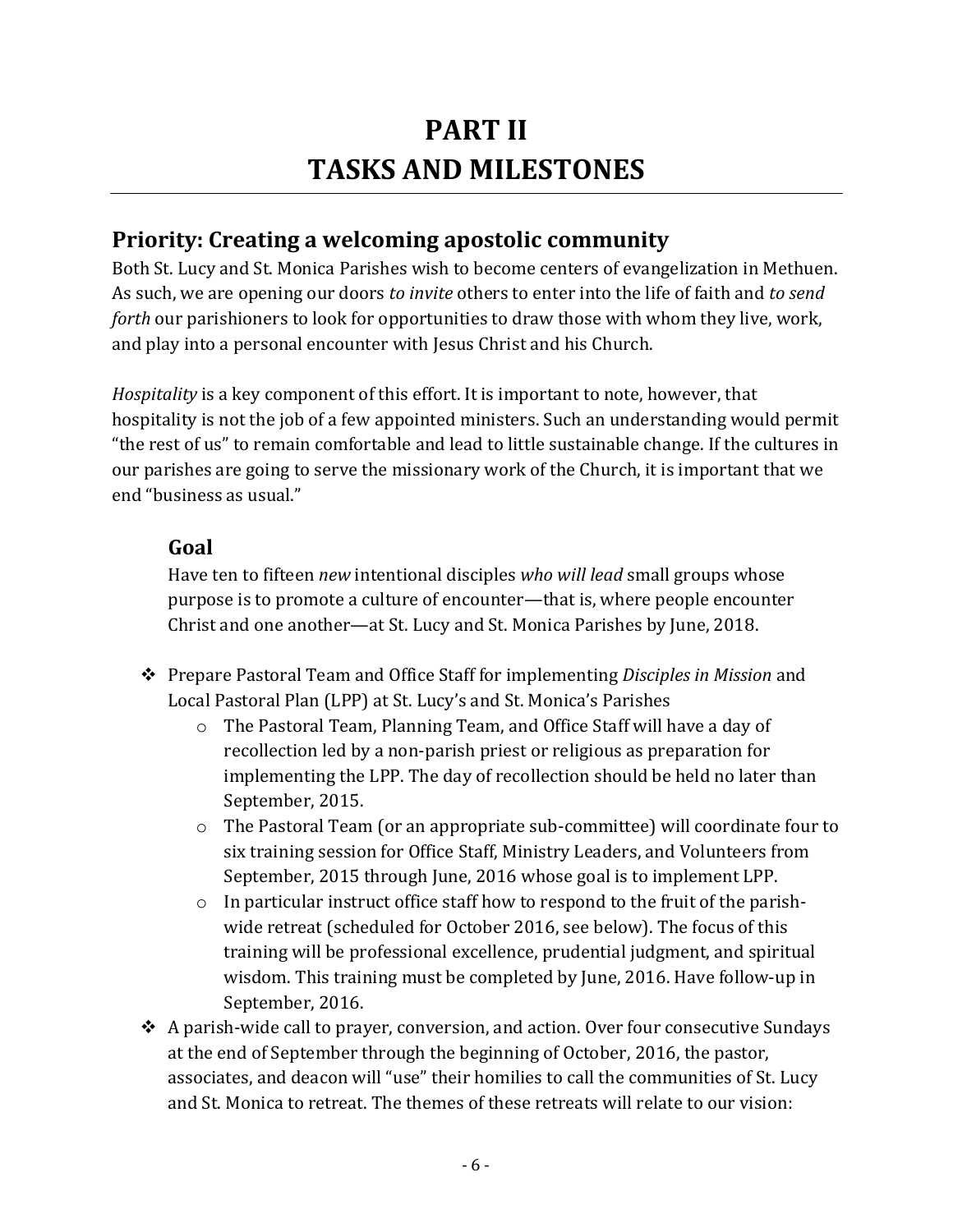renew, rebuild, and reach out. The particular themes for each Sunday are yet to be worked out, but the planning team recommends coordinating the effort.

- $\circ$  This retreat will have as its goal the formation of small groups to pray about our collaborating parishes' apostolate, discern our charisms, study the faith, examine the LPP, and grow in friendship with Christ and one another.
- $\triangle$  Form small groups—not committees—as an essential way of communicating and living the Gospel within the parish community.
	- o These small groups will be personal, guided by the holy men and women we have in our midst.
	- o These small groups will seek to lead more parishioners toward discipleship.
	- o They will sustain unity, create and build relationships, and protect against ignoring the marginalized, etc. One group should be for bereavement support.
	- o These groups must be "outward seeking."
	- o The Planning Team recognizes that the initial small group should have as its task to prayerfully discern the structure, size, and accountability of these small groups.
		- This initial small group should begin to meet by December, 2015 so that we have experience of their effectiveness prior to the parish-wide retreat in October 2016.
- $\triangle$  With the parish wide retreat as a launching pad and the small groups as a sustaining measure, we will be able to effectively identify ministers of hospitality.
	- $\circ$  Write ministry description for ministers of hospitality by December, 2016.
- Have Vision Statement posted in conspicuous places on our campuses and in all publications: bulletin, website, Facebook, by October, 2016.
- $\div$  Have banners made with our vision statement on them as a visible reminder of our retreat and call to mission. Hang them in both collaborating parishes of St. Lucy and St. Monica. Coordinate their display with start of parish-wide retreat in October, 2016.
	- o Have smaller versions made for parish offices, school, and other buildings by September, 2016.

#### **Goal**

Integrate office staff with evangelizing mission by providing training, structure, and the institution of "best practices" by September, 2017

*The milestones and strategies of this goal require the cooperation of all staff (pastoral, school, and office) and parish ministers/leaders. In particular, we would like to draw attention to the need for charitable, professional, and effective* **follow-up** from staff and ministers *toward those who show an interest in serving in our parishes and school. Without it, the work could*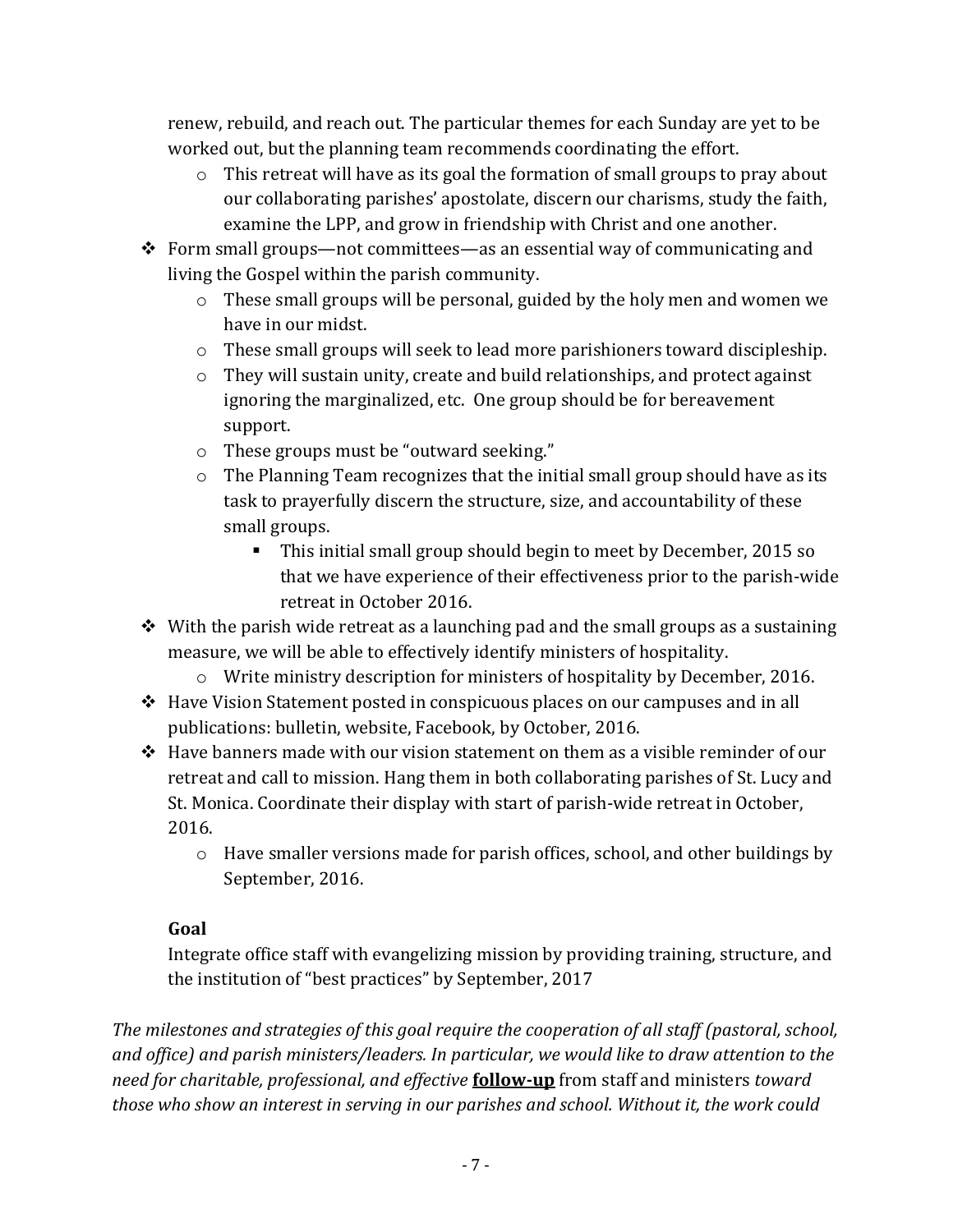*be disrupted and ineffective. Some of the important milestones and strategies that will aid in the fulfillment of this priority are as follows:*

- Organize Office Staff, Maintenance Staff, Pastoral Team, and Ministry Leaders based on clearly defined roles and *best practices* by means of up-to-date job descriptions and thorough examination of current positions in light of *Disciples in Mission* and the LPP's priorities and goals by December, 2015.
	- o Dedicate one well-trained person to serve as the full-time receptionist whose duties and responsibilities include answering phones; scheduling funerals and weddings; reserving and booking buildings for staff, volunteers, or outside organizations; directing incoming calls; filling Mass requests; and sacrament information, *etc*. by December 2015.
		- The full time receptionist frees other staff to provide administrative support to faith formation efforts (sacrament preparation, youth ministry/formation, adult instruction, and RCIA), to finances, bulletin development, website, data entry, etc.
	- o Ensure Office Staff has adequate training in the skills necessary to fulfill their vital roles in the implementation of *Disciples in Mission* and this LPP by December, 2015.
	- o Implement performance reviews for staff by December, 2015. Complete by July, 2016.
- Establish reporting structure for our parishes' numerous ministries, organizations, and formation opportunities by December, 2015. Ensure this information is disseminated to staff, key volunteers, and parishes at large by March, 2016
- Gather information on all ministries, organizations, and support offered by the collaborating parishes in one central location.
	- o Be sure that information is clear and makes time commitments clear.
- Hire a Communications Director to transform our parish into a *cutting edge* communicator for the New Evangelization by July, 2016. In particular his/her role would help us to accomplish the following:
	- Help us to articulate clear principles for determining what we advertise/promote and where we do the same.
	- Evaluate effectiveness and identify best practices for use of parishes' websites, bulletins, bulletin boards, parish offices, campus space, schools, diocesan resources—Catholic TV, the Pilot, Catholic Radio, video and audio presentations, and social media.
	- Evaluate benefits of written word and video/audio presentations, especially on our website.
- ❖ Host Ministry Fair

#### **Goal**

Dedicate a portion of our staff/volunteer time, our money and our facility usage to direct service to the material and spiritual needs of the poor in Methuen by June, 2018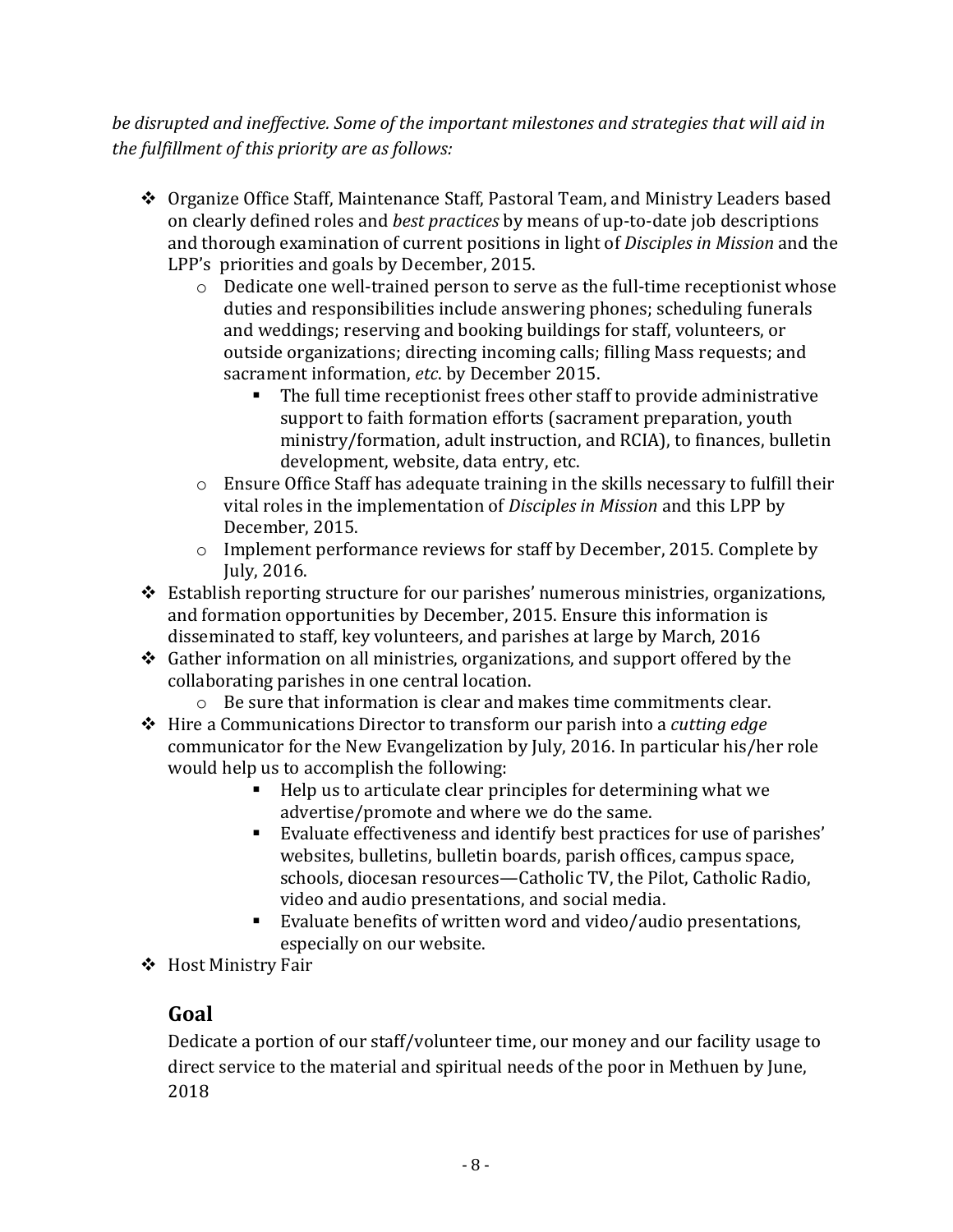- Office Staff will spend two, fully compensated work-days serving the poor and needy as a group each year. They will be held between October of 2015 and February 2016.
- The Collaborating Parishes will each tithe .25% (estimated \$2000) of its offertory to the poor with the intention of increasing our tithing by .25% each year beginning July, 2016.
- \* Institute Thanksgiving Dinner for all with a special welcome to those who may be homeless, homebound, and/or lonely. Host it at St. Lucy's Church hall the Sunday before Thanksgiving, 2016.
	- o Form Committee to determine best practices and attend a Thanksgiving Dinner in 2015 in order to plan for Thanksgiving, 2016.
	- o Have Youth Involved.
	- o Organize someone/group to pick-up the homebound
	- o Provide entertainment as well, if possible.
	- o Use this as an opportunity to recruit and train parishioners in service and ministry.
- \* Provide assistance for between forty to fifty families through the Helpers of St. Vincent de Paul ("the house") by June, 2018.
	- o Publicize the work of "the house" through Methuen Life, Eagle Tribune, Catholic TV, and other similar methods.
	- o Get the word out to Lazarus House, Cor Unum, and other places.
	- o Collaborate with Haven of Hope (sober house for women located at the former Mt. Carmel Convent) and Lazarus House.
- $\triangle$  Expand the current blanket and sock drive, which already operates at St. Monica School and St. Lucy Parish, to include St. Monica Parish. Also expand the drive to include gloves, mittens, and hats. Complete all by January, 2016.
- Establish committee by January, 2016 to investigate successes and best practices for meeting the *spiritual* needs of the poor and making them feel welcomed as worshiping members of the community. The following are recommendations:
	- o Investigate what *Cor Unum* and *Lazarus House* do spiritually to help their people.
	- o Invite those we serve to pray for the next person who will come to receive help, thus creating networks of prayer and encouraging the poor to discover their own spiritual value and the value of their prayers.
	- o Find ways to involve those we serve in the ministry toward others through referrals, responsibility and the like.
	- o Find ways to include those who are helped in the help provided toward others. Get them invested in working for others in need.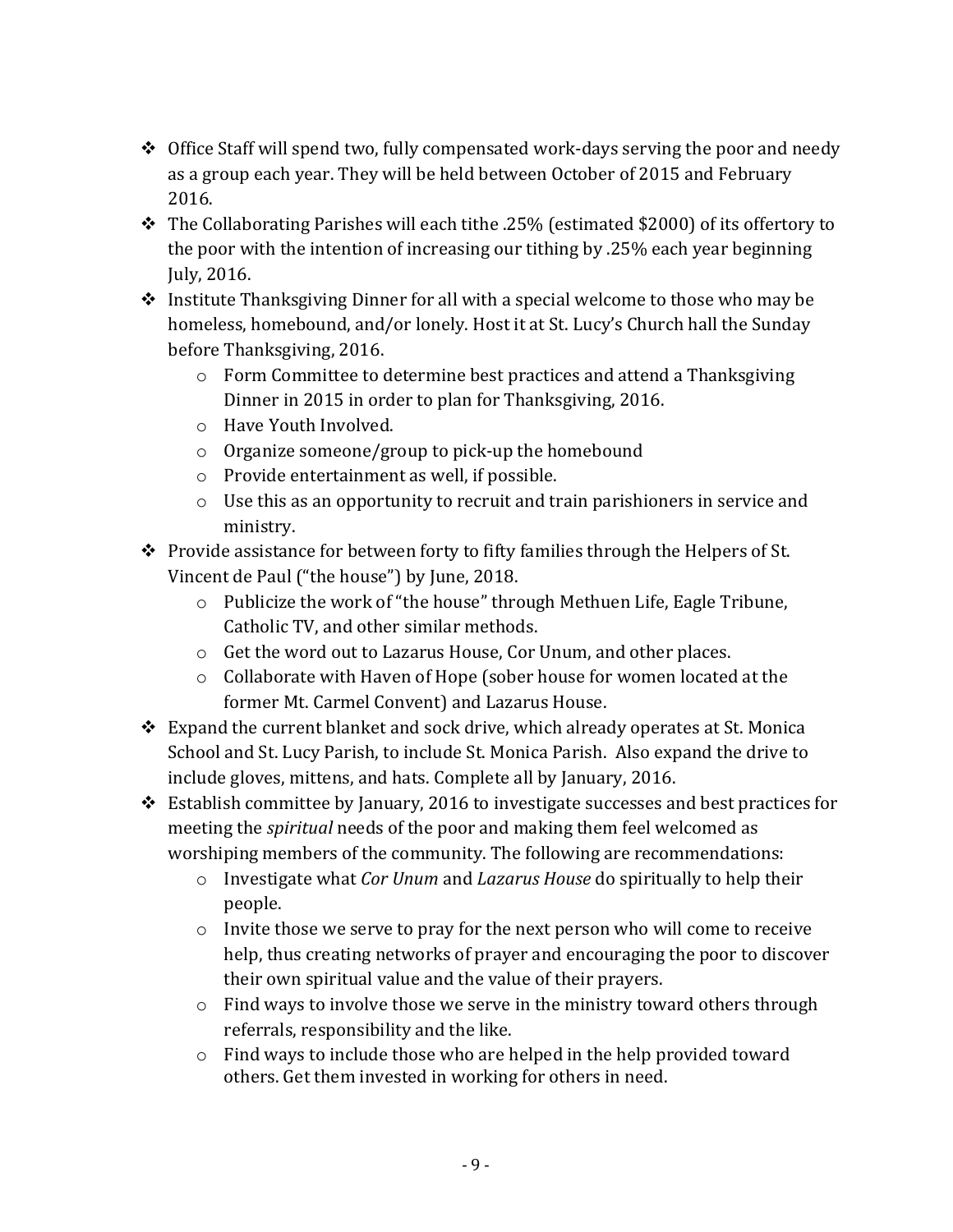## **Outreach to young families**

Without a doubt the family is the most important natural institution which God has given the human community. Without healthy and holy families, people fall victim to all kinds of error and abuse and human societies crumble. It is a treasure which requires care and an awesome responsibility that all are called to live. This obligation resonates most especially within the vocation and apostolate of the Christian Family as well.

The Christian family is a communion of persons, a sign and image of the communion of the Father and the Son in the Holy Spirit. In the procreation and education of children it reflects the Father's work of creation. It is called to partake of the prayer and sacrifice of Christ. Daily prayer and the reading of the Word of God strengthen it in charity. The Christian family has an evangelizing and missionary task (CCC 2205).

St. Monica School and our collaborating parishes embrace the natural and divine mission of the family and wish to do all in their power to assist our parishioners and in their evangelizing task. This task includes providing the sacraments and instruction in God's Word for families, and providing the support and resources to make a real and lasting impact by means of the New Evangelization.

#### **Goal**

Initiate a single outreach/missionary event so that by July, 2018 fifty to one hundred families become willing disciples who are committed to Christ, service of the poor, and community building.

- $\div$  Establish a team to organize and oversee a sizeable missionary project for the poor. Establish team by August, 2016.
	- o The hope is to engage present but less active parishioners.
	- o The event's parameters: overseas, partner with an on-site catholic organization, future travel opportunity to place we help in order to see the fruits, create relationships with the people.
	- o Current suggestion: Dominican Republic (\$800/person) through Fr. Brian Kennedy who is currently at St. Matthew's in Windham.
	- o Identify how missionaries will raise money. Investigate possibility of using website GoFundMe.com.
- Formal invitation from pastor to both parishes in bulletin-column.
- $\cdot$  Parish pledges .25% of the offertory (est. \$2000) toward the actual missionary effort (rather than, for example, travel costs, expenses, etc.) by July, 2017.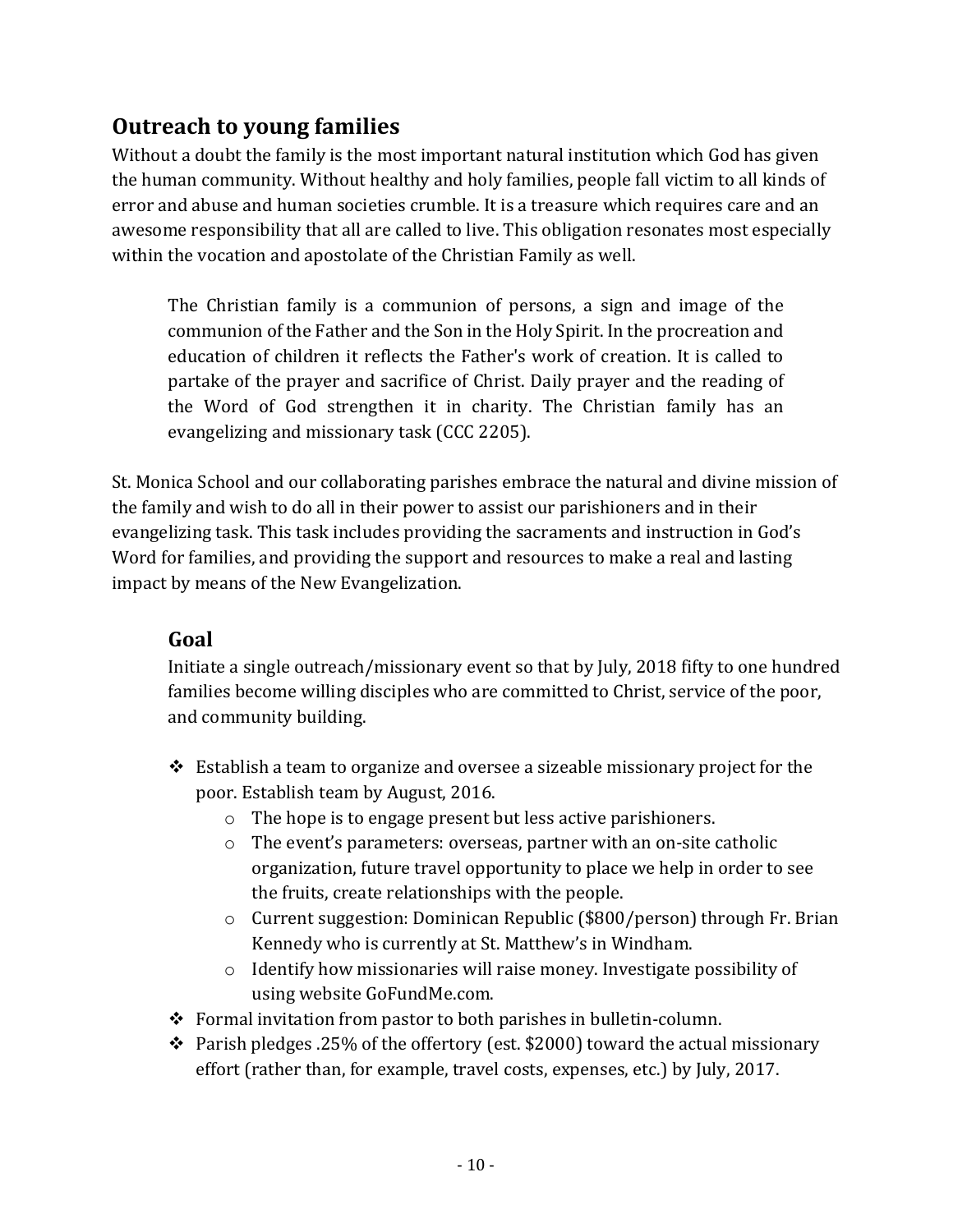Utilize faith formation and school programs to increase Mass attendance so that 3- 5% of our currently enrolled, non-attending families are attending Mass by July, 2018.

- $\div$  Initiate a pilot program for five- to thirteen-year-old children at St. Monica parish (faith formation) which makes the Mass central by September, 2015.
	- o Mass attendance will be the heart of the program.
	- o The Program will have three parts:
		- Mass Preparation (30 minutes)
		- Mass itself (1 hour)
		- Catechetical Lesson (30 minutes)
- $\triangleleft$  Continue annual celebration of the collaborating parishes' children at the 9:30am family masses during the last three Sundays of May, 2016. This will include both parishes and the school.
- \* Invite all children who have received First Holy Communion and older to join the appropriate ministries of the sacred liturgy; provide appropriate training and instruction by September 2015.
	- o Coordinate effort with faith formation program.
- ◆ Provide instruction for two to five-year-old children during Masses.
	- o Have appropriate healthcare workers, etc. to help oversee.
- Begin planning for the anniversaries of St. Lucy Parish, St. Monica Parish, and St. Monica School.
	- $\circ$  Use video and audio testimonials on our website, and utilize mailings, etc. by July, 2017
- \* The St. Monica's Faith Formation pilot program noted above will be replicated at St. Lucy Parish in September, 2016.
	- o Mass attendance will be the heart of the program.
	- o The Program will have three parts:
		- **Mass Preparation (30 minutes)**
		- $M$ ass itself (1 hour)
		- Catechetical Lesson (30 minutes)

#### **Goal**

Implement new programs or shore up current programming to provide three to five opportunities for ongoing spiritual, human, and intellectual formation for *active* families of our parish beginning no later than July, 2016.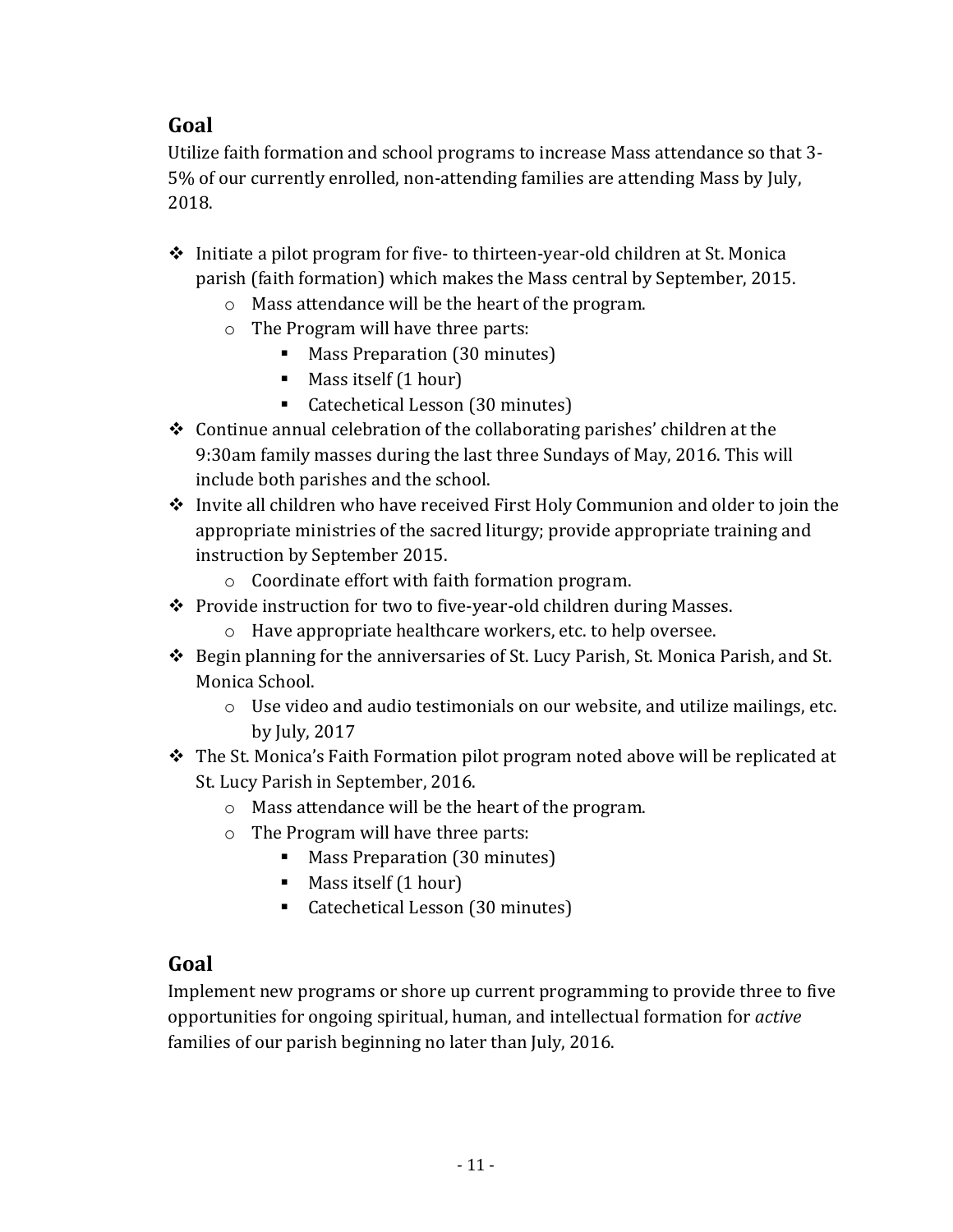- Establish or expand a men's group that would be centered in Christ and the Eucharist in order to foster camaraderie, a desire for human and spiritual excellence, understanding of the scripture, love for the Mass, and being disciples, especially in their role in the family by March, 2016
	- o Emphasize the nature of men—its strengths and weaknesses—which we all share and address the cultural understandings of what it means to be a man, a husband, and a father.
	- o Emphasize the fatherhood of all men and therefore open to fathers, grandfathers, godfathers, uncles, and men of good will.
	- o Interpret our lives through events in the Gospels and scripture (e.g. Tobit, Jairus, Zacchaeus) in order to put into perspective other ways of interpreting our lives, such as the psychological and historical.
	- o Deepen our life in Christ with the word of God, liturgy and the sacraments, and charity.
	- o Meet in each liturgical season in order to become more aware that as followers of Christ we live in liturgical time even as we live in chronological time.
		- We are in the world but not of it.
		- We see everything through the person of Jesus.
	- o See men's vocation as fathers and its importance in the formation of faith, a virtuous life and the call to holiness
- Begin hosting home Masses by September, 2016
- Utilize Cursillo to help build a Christ-centered Community
	- o Encourage parishioners of both parishes to live Cursillo, a weekend where one experiences the love of Jesus Christ on a personal level and is called to bring this love and joy into one's life and parish.
	- $\circ$  Invite Cursillistas to join a Group Reunion. These groups are designed to encourage Cursillistas to help one another as they live their Fourth Day (life-long journey of faith) serving Jesus and living the ideals of piety, study, and action.
	- o Celebrate monthly Ultreyas. Ultreya is a monthly gathering of Group Reunions and others looking to deepen their commitment to their faith. An Ultreya always has prayer, sharing, and a *Fourth Day* (continual commitment to Christ, post-cursillo experience) speaker. When a priest is available Mass may be celebrated. All parishioners are welcome to attend.
- ◆ Initiate Family Enrichment Sundays at both St. Lucy and St. Monica Parishes by May, 2016.
	- o Offer an opportunity for families with children to gather socially in the school hall/school house for refreshments one Sunday each month following the 9:30 am mass.
	- o Provide parents with instructional speakers on child development, adult faith formation, and other important topics.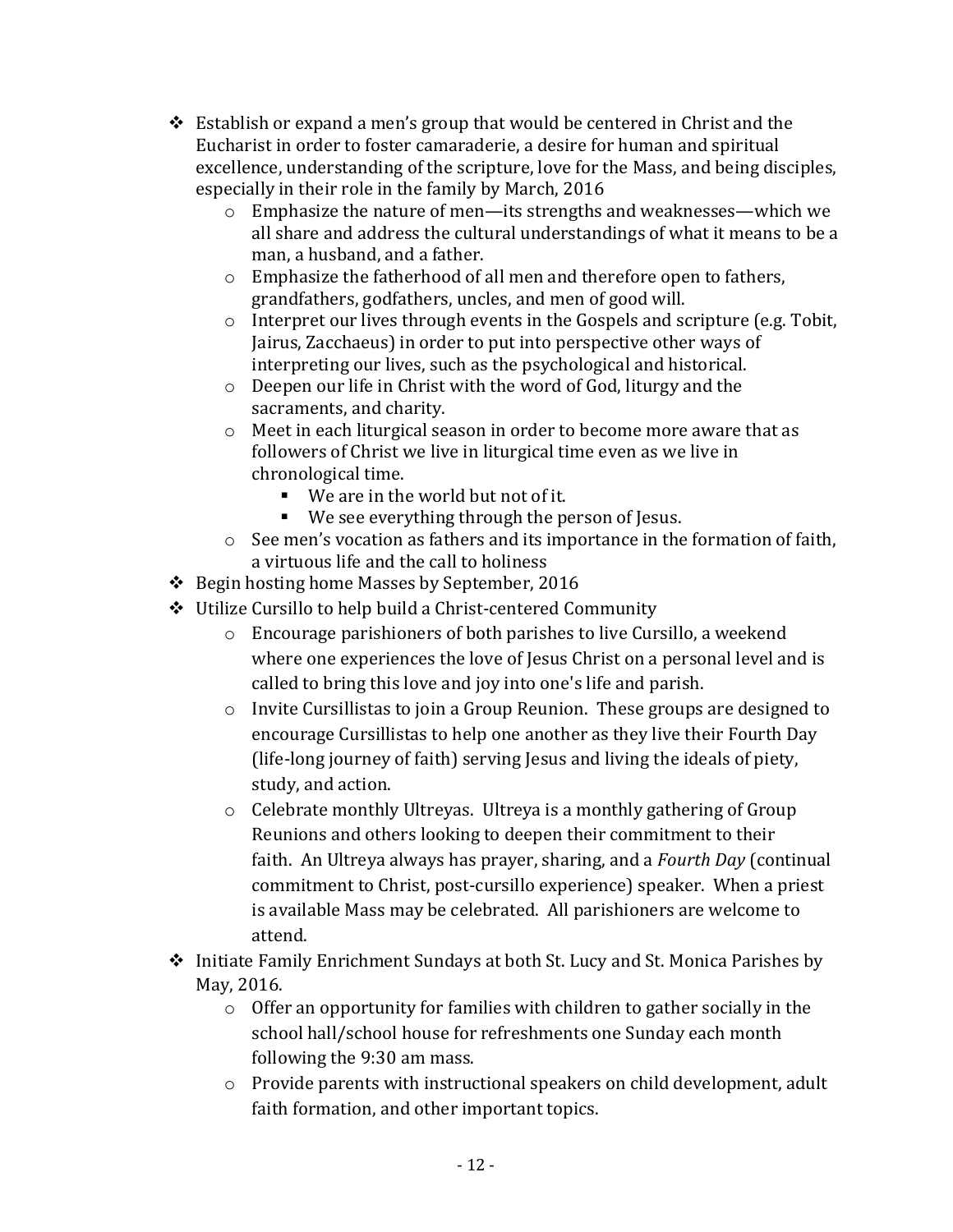- While parents meet for instructions, their children would be engaged in youth group activities led by appropriately trained adults and assisted by confirmation candidates
- Activities for youth will include: organized games, watching videos on the lives of saints, or learning some fun songs, or other similar activities.
- Extend the invitation to all who are interested.
- The purpose of this event is three-fold: to unite families with children, to provide parents with insights into helping raise their children in an intentional and faith-filled manner, and to allow their children to interact together in positive, spiritual and fun ways.
- $\div$  Host parish picnic or celebration for each parish by September, 2016 (after students have returned to school).
	- o Families would purchase tickets. Events might include:
		- water balloon toss, sack races, three-legged races. Prizes for winners.
		- Horse/pony rides, face painting, and a bouncy house.
		- music and a dance contest (one for adults/ one for children).
	- o We would need to speak to those people who have run this event before. Make many announcements to get as many families together.
	- o At St. Monica's, this picnic has customarily been held on the church grounds. A way to expand it might be to hold it on the ball field near the church (would have to work around city-sports schedules).
	- o An outdoor Mass beforehand leading into the picnic might draw many families, as well as interested passersby.
- Begin a Pizza/Prayer/Movie Night by January, 2016 through youth group.
	- o The evening activities will include: a pizza dinner, a rosary prayer, and then a movie projected on the screen.
	- o Families will purchase tickets to help defray the cost of the pizza.
	- o Family members will take turns leading the mysteries of the Rosary.
- $\div$  Begin hosting games/pick-up sports for children following the 11:30am Mass at St. Monica's by September, 2016 and the 11:00am Mass at St. Lucy's by September, 2015.

Expand our newly formed middle school youth group to include public school/faith formation youth so that it develops into an active and faith-filled high school youth group by June, 2018.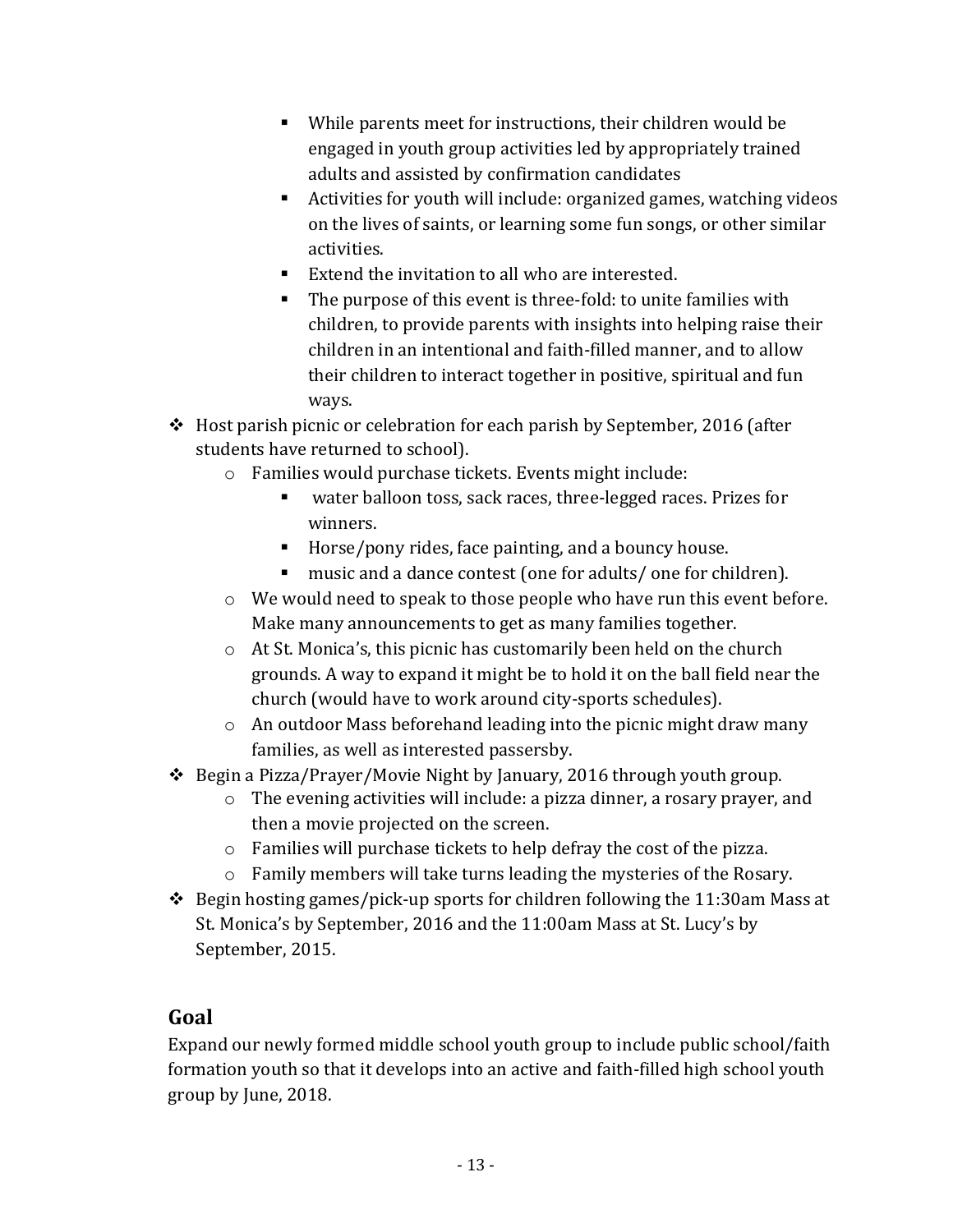- $\div$  Have five to ten new active members from public school/faith formation by June 2016.
	- o Make the meeting time of youth group more available for the public school youth to make this possible.
	- o Host an outreach event where youth group members bring a friend from public school/faith formation.
	- o Regularly advertise youth group to faith formation youth. Personally invite individuals to join the group.
- Establish a network of faith-filled parent/adult volunteers to help run youth group events so that we have a 5:1 youth-leader ratio by June, 2016.
- $\triangleleft$  Offer girls and boys small groups in addition to youth group for mentoring opportunities with an adult role model of the same gender by June, 2017.
- $\triangle$  Create leadership opportunities/roles for members of the youth group to help plan, run, and execute the youth group and youth events by June, 2017.

#### **Create a culture that recognizes vocation**

God is love and in Himself He lives a mystery of personal loving communion. Creating the human race in His own image and continually keeping it in being, God inscribed in the humanity of man and woman the vocation, and thus the capacity and responsibility, of love and communion. Love is therefore the fundamental and innate vocation of every human being. (no. 11, *Familiaris Consortio*)

The full reality of the human person and life on earth will remain enigmatic without the fundamental appeal to the *reality of vocation*. God calls us into existence, and he never ceases to call us to into friendship with him. Human existence is at root a response to his call. St. Lucy and St. Monica Parishes are committed to not only establish the conditions to make God's voice heard but to work actively among our people and in our families so that God's voice resounds and echoes in every facet of their people's lives.

#### **Goal**

Increase priestly and religious vocations by establishing a collaborative vocation team of six to ten people by November, 2016.

- Form a Priestly Vocation Committee of six to eight people from different constituencies from both St. Lucy's and St. Monica's in order to shepherd the priest-vocation effort of the collaborating parishes.
	- o This body will be chaired by a priest or deacon of parish.
	- o The Knights of Columbus will be a major player in this effort.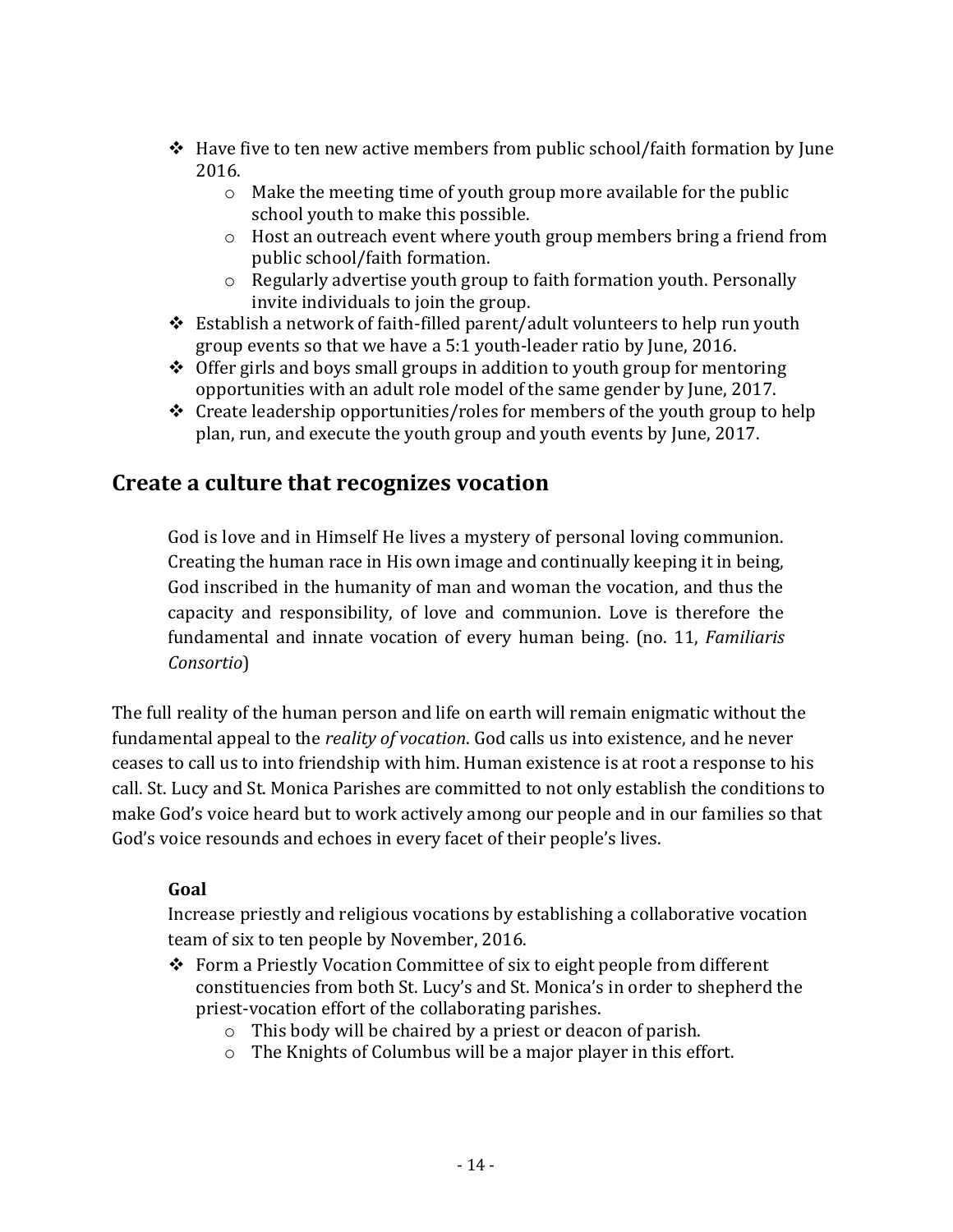- $\circ$  Team members must have trust in God and the Holy Spirit, be happy in their own vocation, have a healthy understanding of the reality of vocation, and be balanced.
- Host one to two vocation nights in both St. Lucy and St. Monica parishes for youth in the Confirmation Preparation Program. Young people will hear from seminarians, married, and religious about their own call and vocations
- The Vocation Team should work to support fully the Archdiocesean *Quo Vadis* Retreats (summer camp retreats for boys who may be open to a call). The parishes should supply one of their priests to help with at least two days of this retreat each year or for the whole week if necessary.
- Pastor and Associate will host pizza dinner (or dinner out) for three to five men who are discerning a priestly vocation as well as their parent(s) to talk informally about the priesthood.
- Have four to six high-school aged, young men of the parish attend a St. Andrew Dinners at least twice per year. At least half the time a parish priest will attend with the group.
- Each year on or near August 4<sup>th</sup>, the feast of St. John Vianney, a priest of the parish will offer mass in one of our churches or chapel, with and for any men in the parish who are discerning a vocation to priesthood, especially teens.
- Prayer
	- o Prayers of the Faithful.
		- Alternate prayers among the following three intentions: (1) for priestly vocations to come from *our own families* and *from our own parish*, (2) for young men and women to hear a call to religious and consecrated life, and (3) for those called to the sacrament of matrimony.
	- o Adoration
		- Hold a "40 hour" Eucharistic adoration vigil each year for priestly vocations, beginning and ending with Mass, attended by at least forty people.
		- The parishes will "adopt" seminarians from the archdiocesan poster to pray for throughout the year. At least two parishioners will be praying for each Boston seminarian by name and write to him to assure him of prayers at least twice per year, especially before final exams.
		- The 3:00 (3 o'clock) hour of adoration on Fridays at St. Monica Chapel shall be dedicated each week to praying for priestly and religious vocations from St. Lucy and St. Monica Parishes.
		- Institute Eucharistic Adoration at St Lucy Parish from 1:30-4:30pm one day per week. One hour of this period will be dedicated to prayer for priestly vocations.
	- o Rosary
		- The school will offer one decade of the rosary each week for priestly and religious vocations.
		- The daily mass folks at St. Monica dedicate one rosary each week particularly for priestly and religious vocations.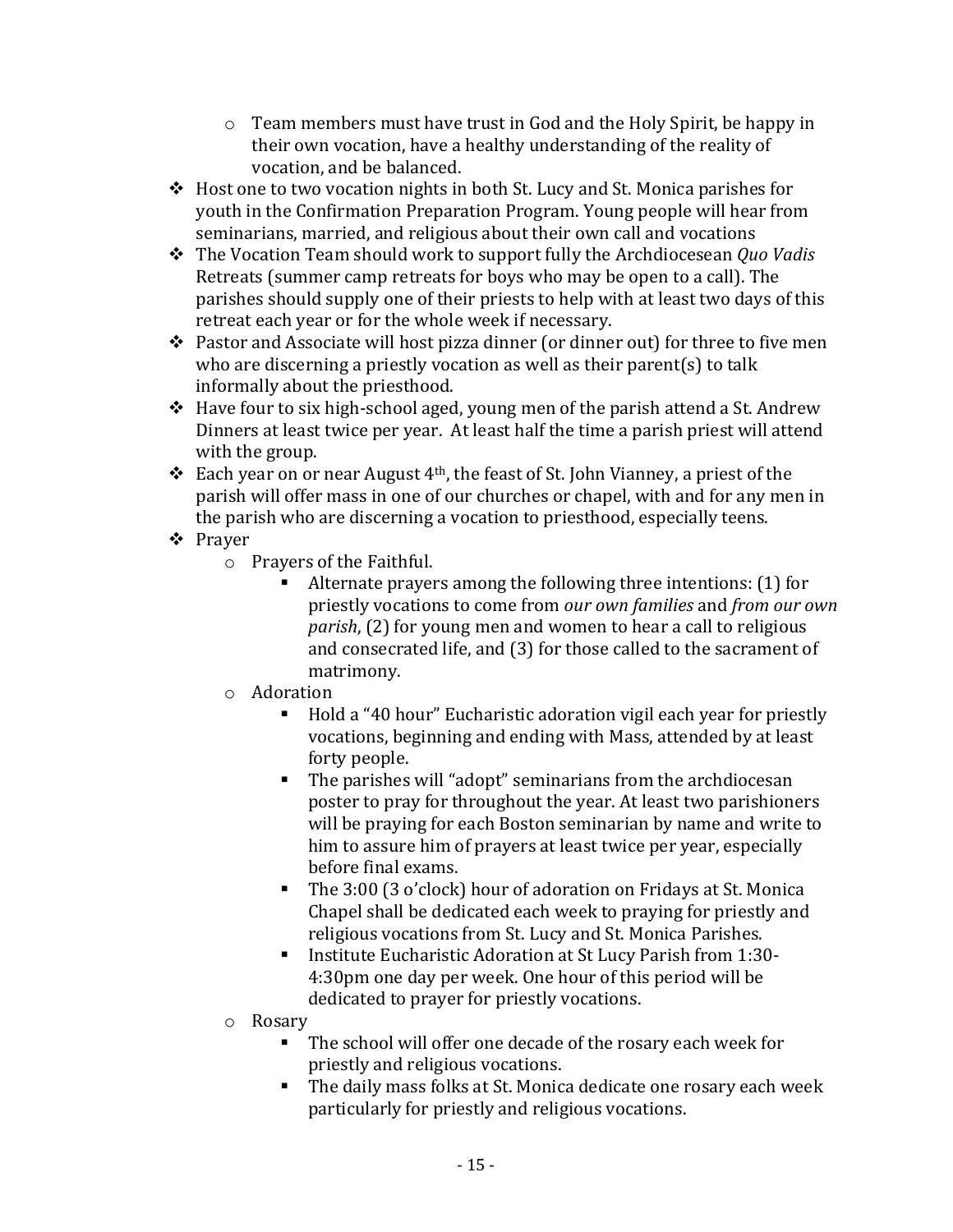- The Sodality at St. Lucy offers one decade of the rosary monthly for vocations to priesthood and religious life.
- The Knights of Columbus at St. Monica offers one decade of the rosary monthly for vocations to priesthood and religious life.
- Tea and Treasure Group will offer one decade of the rosary weekly for vocations to priesthood and religious life.
- $\triangle$  Have a vibrant, teaching community of religious sisters living in our Parish Convent and helping with the work of the parishes and school of the collaborative by June 2018,
	- o In this task, we would work closely with St. Monica School's Strategic Planning Committee
- $\triangleleft$  Recommend to RCAB a quarterly meeting for the Merrimack region to cultivate/discuss priestly and religious vocations

Strengthen the marriages of twelve to fifteen married couples from our collaborative by hosting marriage enrichment programs for them by July 2018.

- $\div$  Form a Marriage Vocation Committee of six to eight people from different constituencies from both St. Lucy's and St. Monica's in order to shepherd the married-vocation effort of the collaborative.
	- o Team members must have trust in God and the Holy Spirit, be happy in their own vocations, have a healthy understanding of the reality of vocation, and be balanced.
- Host one to two vocation nights in both St. Lucy and St. Monica parishes for youth in the Confirmation Preparation Program. Young people will hear from seminarians, married, and religious about their own call and vocations.
- $\hat{\mathbf{v}}$  The Vocation Team should work to support married couples by annually sponsoring one family to attend the Catholic Family Camps held in Greenland, NH. The first family should attend in August, 2016.
- Parish sponsors a person to attend Thomas More College Camps, Northeast Catholic Camps, Steubenville Conference, and other similar events.
- $\div$  Host annual conference in celebration of the family. This event will involve a well-known speaker and be staffed by youth group/confirmation/et al. This will be an event sponsored by both collaborating parishes. "All hands on deck" so to speak.
- Prayer
	- o Prayers of the Faithful (see previous goal).
	- o Adoration
		- Hold a "40 hour" Eucharistic adoration vigil each year for marriage vocations, beginning and ending with Mass, attended by at least forty people.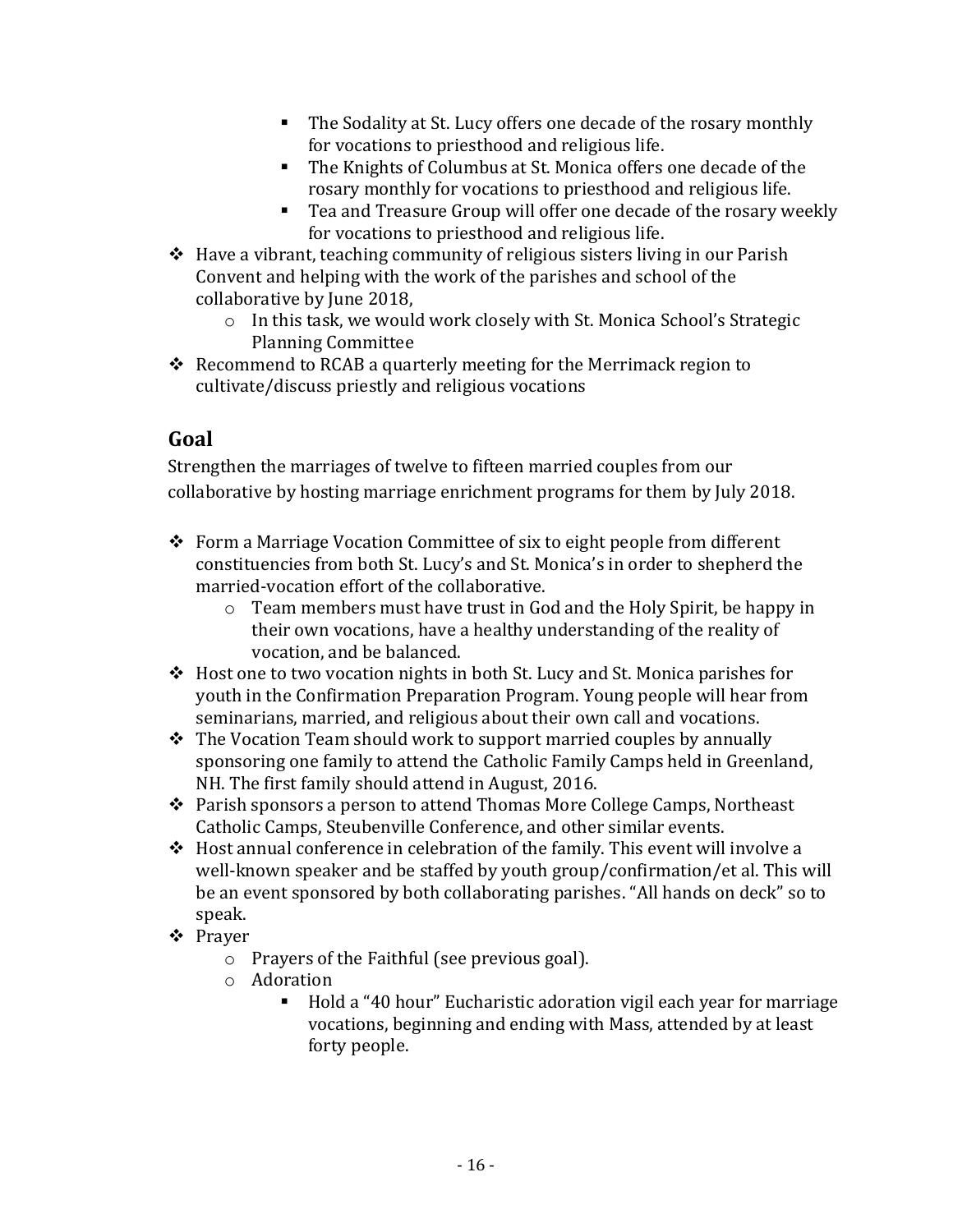- Parishioners will adopt married couples from the celebration dinner (see below) to pray for throughout the year. They will write to them at least twice each year to assure them of prayers.
- The 5:00 (5 o'clock) hour of adoration on Fridays at St. Monica Chapel shall be dedicated each week to praying for engaged couples, married couples, and families.
- Institute Eucharistic Adoration at St Lucy Parish from 1:30-4:30pm one day per week. One hour of this period will be dedicated to prayer for married vocations.
- o Rosary
	- The school will offer one decade of the rosary each week for married vocations.
	- The daily mass folks at St. Monica dedicate one rosary each week particularly for married vocations.
	- The Sodality at St. Lucy offers one decade of the rosary monthly for married couples in our parish.
	- The Knights of Columbus at St. Monica offers one decade of the rosary monthly for married couples in our parish.
	- Tea & Treasure Group will offer one decade of the rosary weekly for married couples in our parish.
- Form a young mother's group (or have the young women connect through the already established women's groups at St. Lucy's or St. Monica's).
- Host Annual Celebration Dinner of Marriage on World Day of Marriage.
	- o Include testimonials.
	- o Offer at both St. Lucy's and St. Monica's Parishes.
	- o Confirmation Preparation Candidates will serve the dinner.
- Host a day of recollection on Marriage and Family.

Form a *Baptism Team* of two to four parishioners for each parish who will be responsible for following up with local families who have had children baptized so that 10% of our parishes' annual baptisms lead to full, regular participation in the faith by December, 2018.

- \* The Pastoral Team and those responsible for Baptismal preparation will be asked to suggest names of possible candidates for this important ministry.
	- o At least one member of the *Baptism Team* will attend the Baptism celebrations whenever possible.
	- o The *Baptism Team* prays for the newly-Baptized children and encourages parishioners to do the same.
	- o Suggestions for process: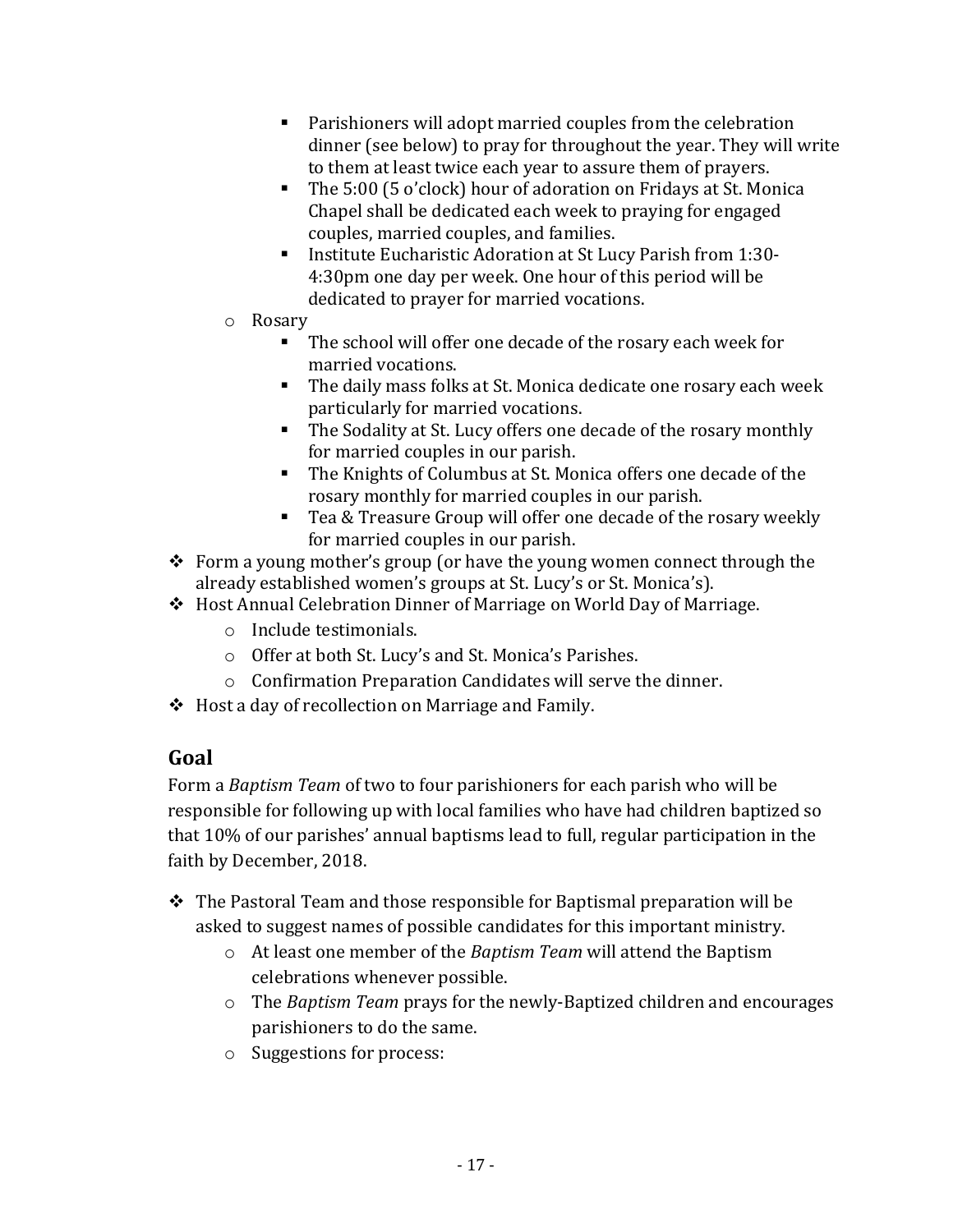- Care must be taken to have a gentle, Christ-like approach when contacting these new families. The intention is to inform them about parish life and events, and to invite them to participate.
- When the parents and godparents are in the Baptismal preparation program, introduce to them the idea of someone from the parish staying in touch with their family.
- **Team members tell the parents that the parish family is praying** for their family.
- \* Team members provide the new families with periodic information about the parish, the school and the faith formation programs offered.
- Cards should be sent to the families each year on the anniversary of the child(ren)'s Baptism.